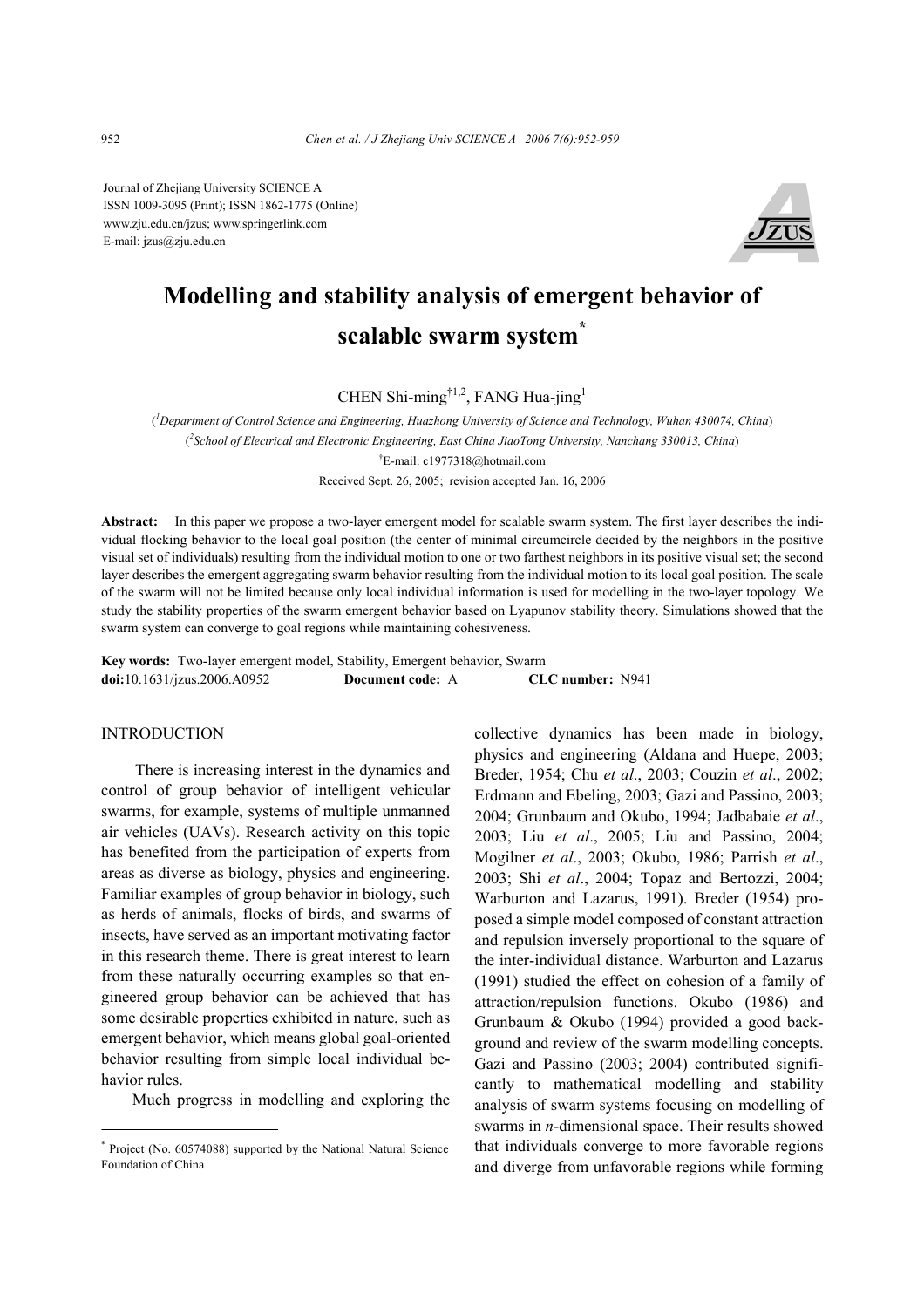a cohesive swarm. One drawback of the model is that all the individuals need to know the exact relative positions of all other individuals. This is not biologically very realistic, and although in engineering it may be overcome with technology like global positioning system, the production cost will increase exponentially along with the scale of the swarm. In order to overcome this problem, Chen and Fang (2005) proposed a minimal circumcircle method for modelling static aggregating swarm, which is not based on the individual characteristics but (neighbor) subswarm characteristics. Chen and Fang (2006) extended the minimal circumcircle method to dynamic foraging swarm with bounded attraction/repulsion function.

In this paper we propose a two-layer emergent topology for scalable swarm system. The first layer describes the emergent characteristics of individual flocking behavior to the local goal position (the center of minimal circumcircle which is decided by the neighbors in the positive visual set of individual) resulting from the individual motion to one or two farthest neighbors in its positive visual set, which is defined as neighbor layer. The second layer describes the emergent aggregating characteristic of swarm resulting from the individual motion to its local goal position (this motion is the emergent result of neighbor layer), which is defined as swarm layer. The scale of the swarm will not be limited by the two-layer topology, and we will give the explanations in the next section.

## EMERGENT MODEL IN SWARM LAYER

We first put forward an assumption and several definitions.

**Assumption 1** Consider a swarm of *m* individuals in 2D Euclidean space. We model the individuals as points and ignore their dimensions. The position of individual *i* of the swarm is described by  $x^{i} \in \mathbb{R}^{2}$ . It is assumed that all individuals know the global goal position and have the same observation ability. That is, individual *i* can find the exact position of individual *j* if individual *j* can find the exact position of individual *i*. We assume synchronous motion and no time delays.

**Definition 1** The "visual set" composed of all individuals in the visual range of individual *i* is defined

as  $A_i = \{x^i : ||x^i - x^i|| \le \varepsilon, \forall j \in S, j \neq i\}$ , where  $S = \{1, 2, ..., m\}$ is composed of all individuals in the swarm.  $\varepsilon$  denotes the visual range of all individuals. And we use 2-norm  $||x^i - x^j|| = \sqrt{(x^i - x^j)^T (x^i - x^j)}$  to describe the distance between individuals *i* and *j*.

**Definition 2** The "repulsive set" composed of all individuals in repulsive range of individual *i* is defined as  $R_i = \{x^i : \rho \le ||x^i - x^i|| \le r, \ \forall j \in S, j \neq i\}$ , where *r* denotes the farthest distance within which repulsion function between individuals can have effect, and the minimal safe distance between individuals is described by  $\rho$ .

**Definition 3** The "minimal circumcircle" problem is maximum-minimum problem. The mathematical description of minimal circumcircle problem is as follows: note the set composed of all individuals as  $S' = \{1, 2, ..., n\}$ , consider all individuals  $x^{j}$  (*j*∈*S*<sup>'</sup>) in the visual range of individual *i*, and the minimal circumcircle problem is to find a point  $\bar{x}_i$  to make  $\min \max_{j \in S'} (||\overline{x}_{i} - x^j||)$  exist.

**Definition 4**  $A_i^+ = \{ j : -\pi/2 \leq [\angle(x^i, x^j) - \angle(x^i, x_{\text{goal}})] \leq$  $\pi/2$ ,  $j \in A_i$ } denotes the "positive visual set" of individual *i*, where  $\angle(x^i, x^j)$  denotes the angle between vectors  $x^i$  and  $x^j$ .  $x_{\text{goal}}$  denotes the global goal position of the swarm. We select the point  $x^i$  as the origin of the coordinate system, the vertical axis is in the direction from  $x^i$  to  $x_{\text{goal}}$  and the horizontal axis is in the direction 90° clockwise from the vertical axis.

**Definition 5** "Mutual observability" of individuals is defined as: for two arbitrary individuals *i* and *j*, if there are some individuals  $k, l, ..., n \in S$  to make  $||x^i - x^k|| \leq \varepsilon$ ,  $||x^k - x^l|| \leq \varepsilon$ , ...,  $||x^n - x^m|| \leq \varepsilon$  simultaneously exist or  $||x^i-x^i|| \leq \varepsilon$  directly exist, we identify the individuals *i* and *j* with mutual observability and refer to the set  $S'' = \{k, l, ..., n\}$  (*k*, *l*, …,  $n \in S$ ) as mutually observable chain of individuals *i* and *j*.

If some individuals are not mutually observable in the initial distribution of the swarm, the stability analysis of social foraging behavior for the swarm is meaningless because the swarm can be separated into several irrelevant sub-swarms. So, similar to the initial distribution of swarm in (Chen and Fang, 2005; 2006), we will only consider the situation that there exists a mutually observable chain between arbitrary two individuals in the initial distribution of the swarm. With this kind of initial distribution, the swarm layer can be considered as a composition of several related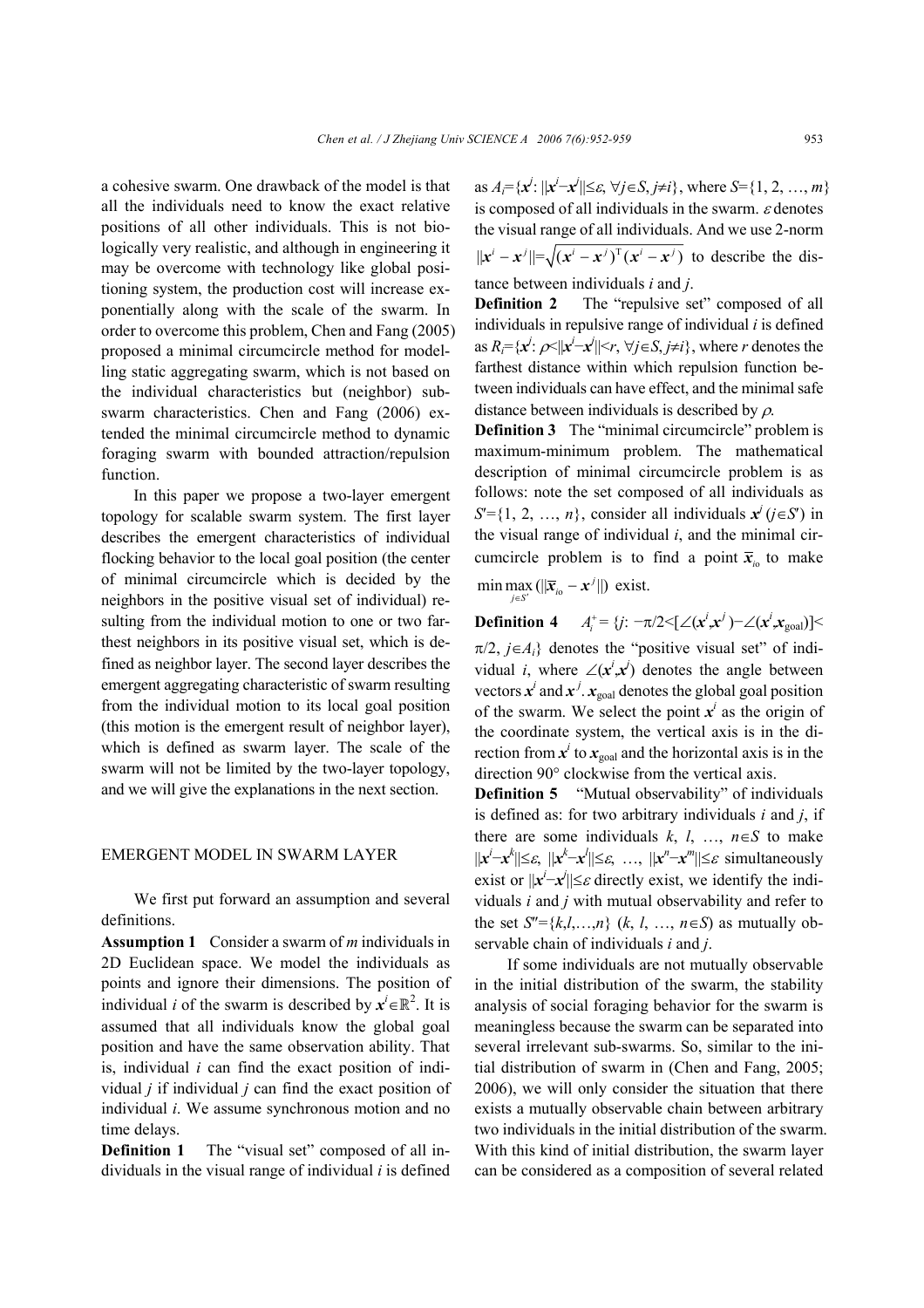neighbor layers as shown in Fig.1, so we call it a scalable swarm system.



**Fig.1 Relationship of swarm layer and neighbor layer**

The emergent model of swarm layer is given in this part when Assumption 1 is satisfied. It is assumed that individual *i* discretely calculates the minimal circumcircle center composed by all individuals in  $A_i^{\dagger}$  at every sampling time, and keep the center invariable between every two sampling times (it is reasonable because information on the position of other individuals are updated at every sampling time). The motion equation for individual *i* is given by

$$
\dot{\mathbf{x}}^{i} = g_{a}(\overline{\mathbf{x}}_{i0+}) + g_{r}(\min_{j \in R_{i}} ||\mathbf{x}^{i} - \mathbf{x}^{j}||), \quad i=1, 2, ..., m \quad (1)
$$

where the attractive function  $g_a(\bar{x}_{i+1})$  determines the attraction to the local or global object position and takes the following form

$$
g_{a}(\overline{\mathbf{x}}_{i\circ+})=-a(\mathbf{x}^{i}-\overline{\mathbf{x}}_{i\circ+}),\ a>0,\tag{2}
$$

the repulsive functions  $g_r(x^i, x^j)$  determine the repulsion from the other individuals and take the following form

$$
g_r(x^i, x^j) =
$$
\n
$$
\begin{cases}\n0, & r \le ||x^i - x^j||, \\
b \frac{r - ||x^i - x^j||}{(r - \rho) ||x^i - x^j||} (x^i - x^j), & \rho < ||x^i - x^j|| < r, \\
b \frac{x^i - x^j}{||x^i - x^j||}, & ||x^i - x^j|| \le \rho,\n\end{cases}
$$
\n(3)

where  $b>0$  (*a*, *b* are parameters for the single swarm

layer),  $\bar{x}_{i} \in \mathbb{R}^n$  denotes the minimal circumcircle center composed by all individuals in  $A_i^+$ ; *r* denotes the farthest distance within which repulsion function between individuals can have effect, and the minimal safe distance between individuals is described by  $\rho$ ; the model is based on the local individual information because all terms in the model are either predefined or decided by the neighbors in the visual range of individual *i*. The negative sign before *a* in attractive function means that individual *i* moves in the direction to reduce the distance from global object position  $(x_{\text{goal}})$  or local object position  $(\bar{x}_{i}^{\prime})$  to individual *i* when the attractive function has effect. The value of constant *a* is limited by top speed of real agent. For example,  $\max ||x^i - \overline{x}_{i0}|| = \varepsilon / 2$  exists due to Definition 3, so the value of *a* should satisfy  $a \leq 2v_{\text{max}}/ \varepsilon$  when we assume that the top speed of individual  $i$  is  $v_{\text{max}}$ . If the global object position is not in the visual range of individual *i*, individual *i* will follow the local goal position in  $A_i^+$  to maintain the swarm aggregated; if  $A_i^+ = \{i\}$  exists or the global object position is in the visual range of individual *i*, we can consider the global object as a virtual neighbor of individual *i* and add it into the set  $A_i^*$ . Constant *b* in the repulsive function is used to adjust the equilibrium of individual *i* when attractive and repulsive functions have effect at the same time, and its influence on equilibrium will be analyzed later.

## **Stability analysis of emergent behavior in swarm layer**

The emergent behavior stability in the swarm layer is specified in Theorem 1.

**Theorem 1** Consider individual *i* described by Eq.(1) with an attractive/repulsive function given in Eqs.(2) and (3). Individual *j* is in the line between  $x^i$  and  $\overline{x}_{i+1}$ . As time goes on between every two sampling time, the individuals will converge to a hyperball

$$
B_{\theta}(\mathbf{x}^i,\overline{\mathbf{x}}_{i\theta+})=\{\|\mathbf{x}^i-\overline{\mathbf{x}}_{i\theta+}\|\leq\theta,\ \forall i\in S\},\
$$

where  $\theta = b/a$ , individual *j* is the nearest neighbor in the repulsive range of individual *i.*

**Proof** (Chen and Fang, 2006) From the definition of the swarm model, the minimal circumcircle center is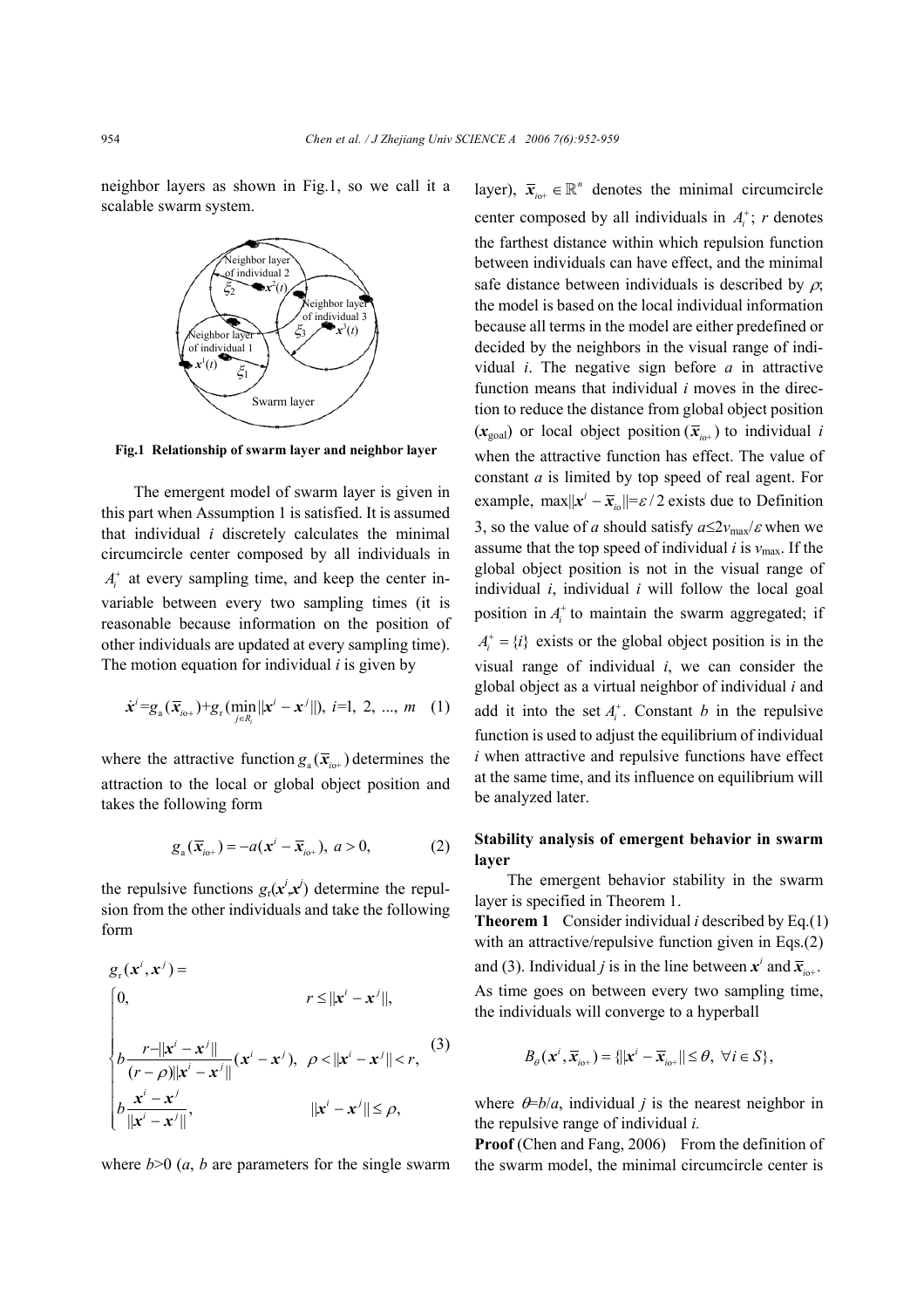invariable between every two sampling time, so we know that  $\dot{\overline{x}}_{i} ( t ) = 0$  between every two sampling time.

Let  $e^i = x^i - \overline{x}_{i_0+}$  and  $V_i = (1/2)e_i^T e_i$ . Therefore, we have

$$
\dot{V}_i = (\dot{\mathbf{e}}_i)^{\mathrm{T}} \mathbf{e}_i = (\dot{\mathbf{x}}^i - \dot{\overline{\mathbf{x}}}_{i0^+})^{\mathrm{T}} (\mathbf{x}^i - \overline{\mathbf{x}}_{i0^+})
$$
\n
$$
= -a(\mathbf{x}^i - \overline{\mathbf{x}}_{i0^+})^{\mathrm{T}} (\mathbf{x}^i - \overline{\mathbf{x}}_{i0^+}) + (g_r(\mathbf{x}^i, \mathbf{x}^j))^{\mathrm{T}} (\mathbf{x}^i - \overline{\mathbf{x}}_{i0^+}).
$$
\n(4)

From the precondition that individual *j* is in the line between  $x^i$  and  $\overline{x}_{i_0+}$ .  $\frac{x-x_{i_0+}}{x}$  $\|\pmb{x}^i-\overline{\pmb{x}}_{i\text{o}+}\|$  $\frac{i}{i}$  -  $\overline{\mathbf{x}}_i$ − −  $x^i-\overline{x}$  $x^i-\overline{x}$  and  $\| \boldsymbol{x}^i - \boldsymbol{x}^j \|$ *i j i j* − −  $x^i - x$  $x^i - x$ denote the same unit vector, so the repulsion force defined in Eq.(3) is bounded by

$$
g_{\mathrm{r}}(\mathbf{x}^i, \mathbf{x}^j) \leq b \frac{\mathbf{x}^i - \mathbf{x}^j}{\|\mathbf{x}^i - \mathbf{x}^j\|} = b \frac{(\mathbf{x}^i - \overline{\mathbf{x}}_{\mathrm{io+}})}{\|\mathbf{x}^i - \overline{\mathbf{x}}_{\mathrm{io+}}\|},
$$

so we have

$$
\dot{V}_i \leq -a||e^i||^2 + (be^i/||e^i||)^T e^i = -a||e^i||(||e^i|| - b/a).
$$

Therefore, if  $||e^i|| > b/a$ , then we have  $\dot{V}_i < 0$ .

**Remark 1** We know from Eq.(4) that if there is not any individual in the repulsive range of the individual, then the repulsion function second term in Eq.(4) will not have effect. In this case, the emergent behavior stability is obvious for any positive number  $\theta$ .

**Remark 2** The swarm system can be considered as a kind of hybrid system. Theorem 1 describes the stability characteristic of the continuous state between every two sampling time. The hybrid swarm system convergence based on the discretely switching rule (discretely calculate the minimal circumcircle center at every sampling time) is satisfied because the radius of the circle is decreasing while searching for the characteristic point, and we will give the clear explanation of minimal circumcircle method in the next subsection.

From the item  $\theta = b/a$ , we know that the repulsive constant *b* decides the dimension of the swarm whether we consider bounded repulsion force or not. The swarm enlarges when *b* increases and vice versa.

## **Introduction of minimal circumcircle method (MCM)**

Assume that the swarm initially distributes as shown in Fig.2, in which the solid-line circle describes the visual range of individual 1, and the dashed-line circle describes the minimal circumcircle composed of all individuals in the visual range of individual 1.



**Fig.2 Description of minimal circumcircle method**

Let us take the motion of individual 1 as example to illustrate the maintenance of the mutual observability. In Fig.2 we can find  $||x^1 - x^5|| = \max_{x \in \mathcal{X}} (||x^1 - x^2||)^2$  $||x^j||$  and  $||\overline{x}_{1o} - x^5|| = \max_{j \in S'} (||\overline{x}_{1o} - x^j||), S' = \{1, 2, 3, 4, 4\}$ 5}. From the definition of "minimal circumcircle", we have  $\|\overline{x}_{10} - x^5\| \leq \|x^1 - x^5\|$ . That is,  $\delta \leq \varepsilon$ , which means individual 1 will shorten the distance from itself to its farthest neighbor when the individual is attracted to the center of minimal circumcircle composed by all individuals in its visual range. So we can conclude that individuals can maintain the mutual observability when minimal circumcircle method is used in deriving the individual motion equation.

The algorithm used to solve minimal circumcircle center proposed by Ge and Tang (1996) can be described as follows:

We first need to measure an arbitrary circumcircle that includes *m* individuals (we can select the centroid of all individuals as the circumcircle center, and take the farthest distance from the centroid to an arbitrary farthest neighbor individual as radius of the circumcircle) as shown in Fig.3.

In Fig.3, *O* is the center of the arbitrary circumcircle including all  $m$  individuals,  $P_1$  is the individual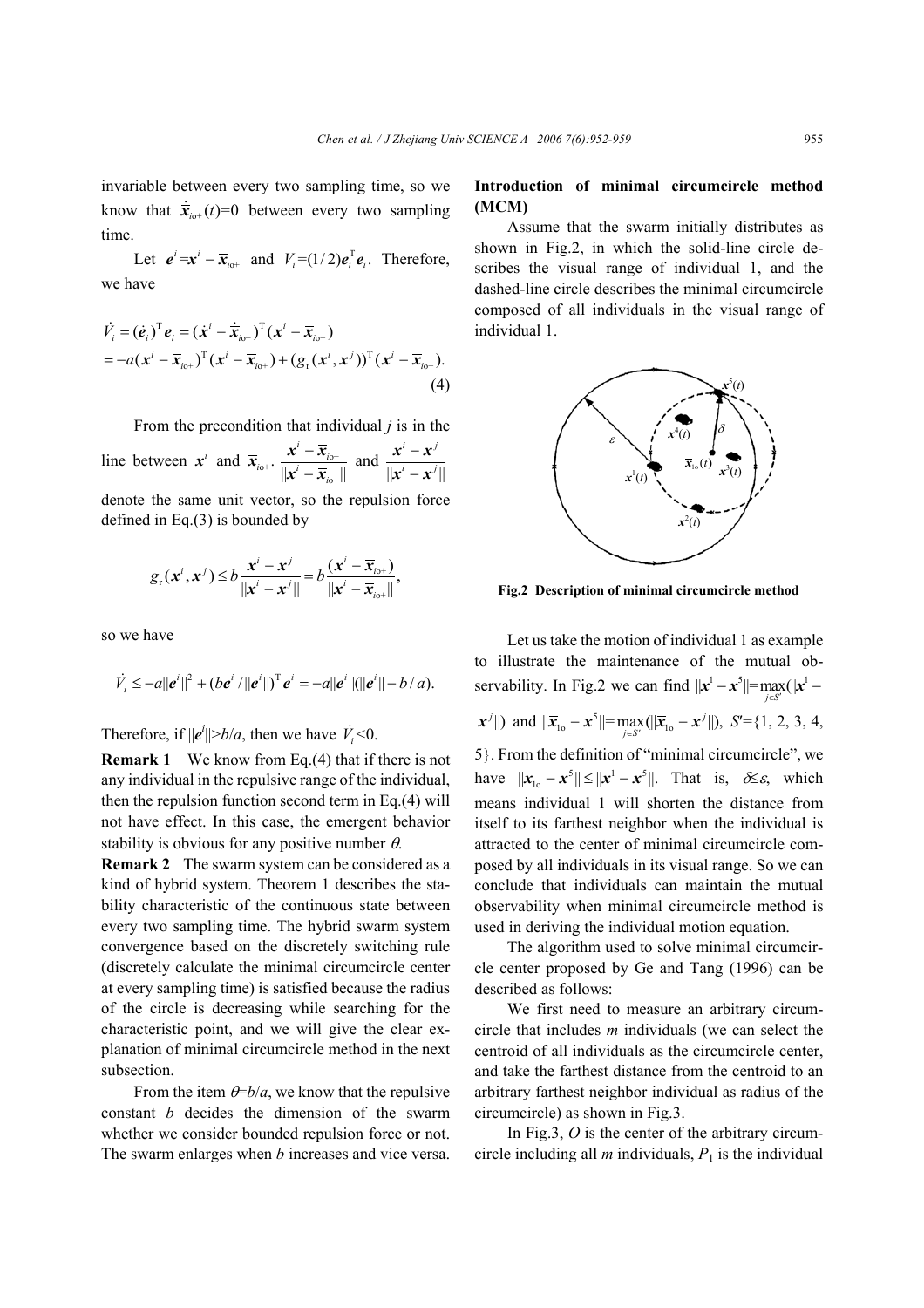

**Fig.3 Description of looking for the second characteristic point** 

farthest from the center (so the circle which takes *OP*<sup>1</sup> as the radius includes all individuals). Let us move *O* on the line from *O* to  $P_1$  (to decrease the radius  $\mathcal{G}$ ). Assume that the distance from  $O$  to  $O_i$  is  $d_i$  when any point *i*  $(i \neq P_1)$  touches the circle, we can find the second characteristic point *P*2.

Then, if  $P_1P_2$  is the diameter of the arbitrary circle, the algorithm is terminated. Or we will move the circle center to the midpoint of line  $P_1P_2$ , just as shown in Fig.4, which means the radius of the circle is decreasing, and we can see that the third characteristic point  $P_3$  we are looking for is not in the arc  $P_1BP_2$ , but in  $P_1AP_2$ .



**Fig.4 Description of looking for the third characteristic point** 

At last, we need to discuss the attribute of the triangle composed by the three characteristic points. If it is an obtuse triangle, we will abandon the obtuse point. Then the other two points will be evaluated as *P*1 and *P*2, and go to the second step until we can find the third characteristic point that together with  $P_1$  and *P*2, does not form an obtuse triangle. Because the

radius of the circle decreases during searching for the characteristic point, the algorithm is necessarily convergent.

# EMERGENT MODEL IN NEIGHBOR LAYER AND STABILITY ANALYSIS

**Definition 6** The "positive farthest neighbor" set composed of the farthest individuals in the positive visual range of individual *i* is defined as

$$
O_i^+ = \{1, 2, ..., k: ||x^i - x^k|| = \xi, k \in A_i^+, \rho < \xi \le \varepsilon\},\
$$

where ξ denotes the distance between individual *i* and its farthest neighbors at sampling time (e.g.,  $\xi_1$ ,  $\xi_2$ ,  $\xi_3$ as shown in Fig.1).

Similarly, the emergent model of neighbor layer is given in this part when Assumption 1 is satisfied. It is assumed that individual *i* discretely calculates the distance to its farthest neighbors at every sampling time, and that the global goal position is invariable between every two sampling time. The motion equation for individual *i* is given by

$$
\dot{\mathbf{x}}^{i} = \sum_{p=1}^{q} f(\mathbf{x}^{i} - \mathbf{x}^{p}) + f\left(\min_{j \in R_{i}}(||\mathbf{x}^{i} - \mathbf{x}^{j}||)\right),
$$
  
q = 1, 2; i = 1, 2, ..., m (5)

where  $x^p \in O_i^+$ ,  $q=1$  when there is only one element in  $O_i^*$ ,  $q=2$  when there are two or more elements in  $O_i^+$  and we select the farthest two as  $x^1$  and  $x^2$ .

**Remark** The two farthest neighbors  $x^1$  and  $x^2$  are the first and second characteristic points in the minimal circumcircle algorithm described above, and the stability analysis in neighbor layer is defined as the stability of the individual's motion to approach the minimal circumcircle center based on the characteristic points.

The repulsion/attraction function takes the following form

$$
f(y) = -y[a_t - b_t \exp(-||y||^2 / c_t)],
$$
 (6)

where  $a_t$ ,  $b_t$ ,  $c_t$ , parameters for two-layer emergent topology, are positive constants and  $b_1>a_1$ .

Note that this function is attractive for large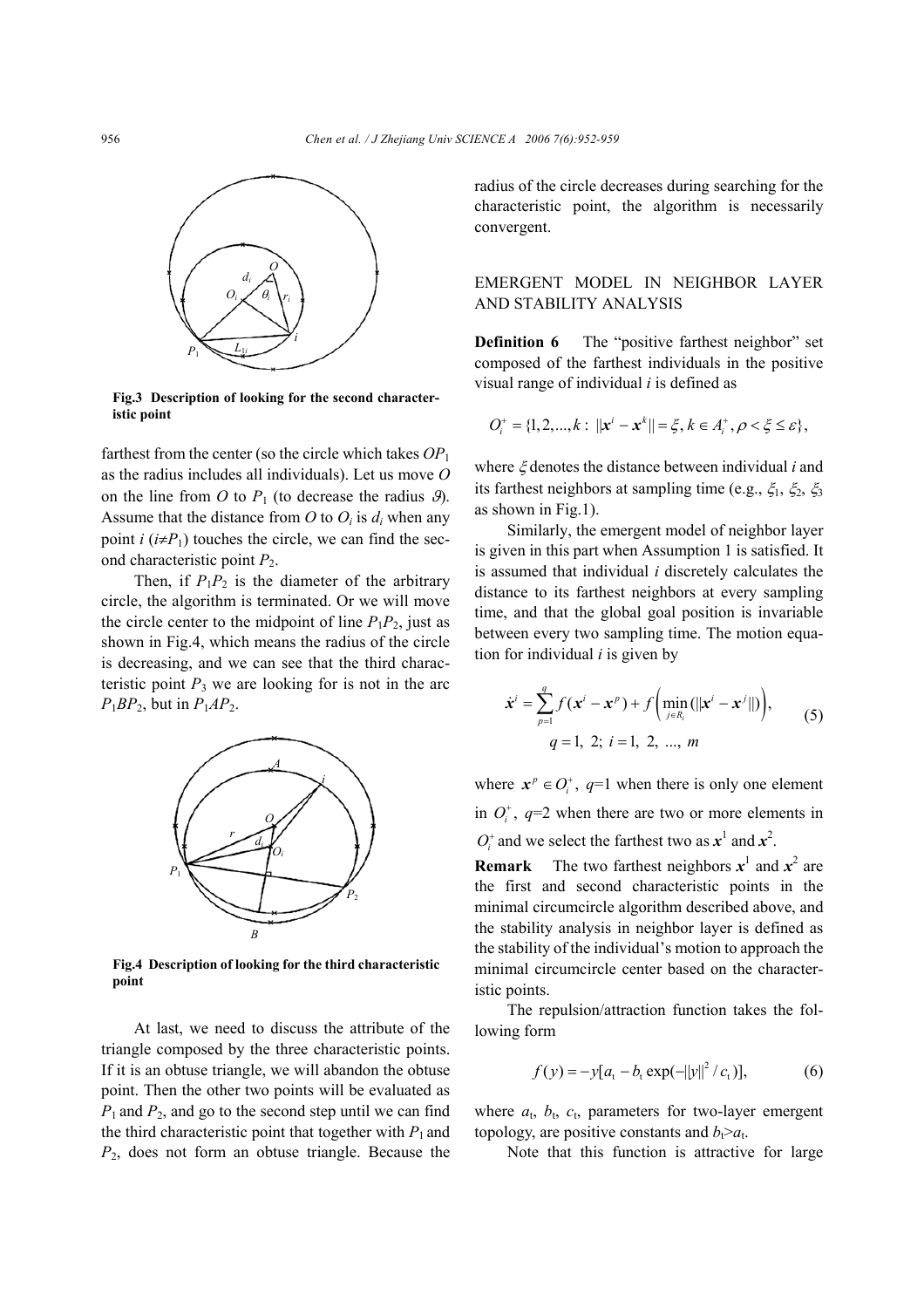distances and repulsive for small distances. By equating  $f(y)=0$ , we can find that the function switches sign at the set of points defined as κ={*y*=0 or  $||y|| = \delta = \sqrt{c_1 \ln(b_1/a_1)}$ , where  $\delta$  is the balance distance between the attraction force and repulsion force.

Our first result is that there is not any neighbor in the repulsive range of individual *i*, which we call a free individual. The emergent behavior stability in the neighbor layer will be specified in Theorem 2.

**Theorem 2** Consider individual *i* described by the model in Eq.(5) with an attractive/repulsive function given in Eq.(6) as a free individual. As time goes on, the individual will converge to a hyperball

$$
B_{\delta}(\mathbf{x}^p) = \left\{ \mathbf{x}^i : \left\| \mathbf{x}^i - \left( \sum_{p=1}^q \mathbf{x}^p \right) \middle/ q \right\| \leq \delta \right\}, q=1 \text{ or } 2,
$$

where  $\delta = \sqrt{c_t \ln(b_t/a_t)}$  and  $\mathbf{x}^p \in O_i^+$ .

**Proof** Let  $e^{i} = x^{i} - \left(\sum_{p=1}^{q} x^{p}\right)$ *p q* =  $e^{t} = x^{i} - \left(\sum_{p=1}^{q} x^{p}\right) / q$  be error function and

 $V_i = (1/2)e_i^T e_i$  be the corresponding Lyapunov function.

$$
\dot{V}_i = (\dot{\boldsymbol{e}}_i)^{\mathrm{T}} \boldsymbol{e}_i = (\dot{\boldsymbol{x}}^i)^{\mathrm{T}} \left[ \boldsymbol{x}^i - \left( \sum_{p=1}^q \boldsymbol{x}^p \right) / q \right].
$$

(1) If  $q=1$ , we have

$$
\dot{V}_i = \{-(x^i - x^1)[a_t - b_t \exp(-||x^i - x^1||^2/c_t)]\}^{T} (x^i - x^1)
$$
  
= -[a\_t - b\_t \exp(-||x^i - x^1||^2/c\_t)]||x^i - x^1||^2,

when  $||e^{i}|| = ||x^{i} - x^{i}|| \ge \delta$ , we have  $\dot{V}_{i} < 0$ . (2) If *q*=2, we have

$$
\dot{V}_i = \sum_{p=1}^2 - \{ [a_t - b_t \exp(-||x^i - x^p||^2 / c_t)]
$$
  
\n
$$
\cdot (x^i - x^p)^T [x^i - (x^1 + x^2) / 2] \}
$$
  
\n
$$
= -2a_t ||x^i - (x^1 + x^2) / 2||^2 + \sum_{p=1}^2 b_t \exp(-||x^i - x^p||^2 / c_t)(x^i - x^p)^T [x^i - (x^1 + x^2) / 2]
$$
  
\n
$$
\le -2a_t ||x^i - (x^1 + x^2) / 2||^2 + \sum_{p=1}^2 b_t \exp(-||x^i - x^p||^2 / c_t) ||x^i - x^p|| ||x^i - (x^1 + x^2) / 2||.
$$

Individual *i* is a free individual, so  $||x^i - x^{\rho}|| > \delta$ .

As  $\exp(-||x^i - x^p||^2/c_t)||x^i - x^p||$  is a decreasing function of the distance  $||x^i - x^p||$  with the maximum occurring at  $||x^i - x^p|| = \delta$ , we have

$$
\dot{V}_i \le -2a_t ||x^i - (x^1 + x^2)/2||^2
$$
\n
$$
+ \sum_{p=1}^2 b_t \exp(-\delta^2/c_t) \delta ||x^i - (x^1 + x^2)/2||
$$
\n
$$
= -2a_t ||x^i - (x^1 + x^2)/2||^2
$$
\n
$$
+ 2b_t \delta \exp(-\delta^2/c_t) ||x^i - (x^1 + x^2)/2||
$$
\n
$$
= -2[a_t ||x^i - (x^1 + x^2)/2|| - b_t \delta \exp(-\delta^2/c_t)]
$$
\n
$$
||x^i - (x^1 + x^2)/2||.
$$

We need 
$$
||x^i - (x^1 + x^2)/2|| \ge \frac{b_t \delta}{a_t} \exp(-\delta^2/c_t)
$$

to make the term in square brackets be positive, for  $\frac{t}{c}$  exp( $-\delta^2/c_t$ t  $\frac{b_i}{a_i} \exp(-\delta^2/c_t) = 1$ . Therefore, when  $||e^i|| = ||x^i - (x^1 + x^2)/2||$ 

 $\geq \delta$ , we have  $\dot{V}_i < 0$ , which proves the assertion.

**Remark** Intuitively, once individual *j* gets to the vicinity of individual *i*, the repulsive force will be in effect. When the repulsive force of individual *j* is in the same direction as the attractive force imposed by  $x_{goal}$ , the stability of individual *i* is the same as the stability of free individuals with the attractive constant *a* increased. When the repulsive and attractive force are in opposite direction as shown in Fig.5, there exists a positive constant  $\lambda$  to describe the balance distance  $||x^1-x^2||=\delta-\lambda$ . Furthermore, it is in direct ratio with the distance  $||x^1 - x_{\text{goal}}||$ .

When the repulsion force is not pointing to the same or opposite direction as the attractive force



**Fig.5 Individual balance distance with repulsive and attractive force in effect**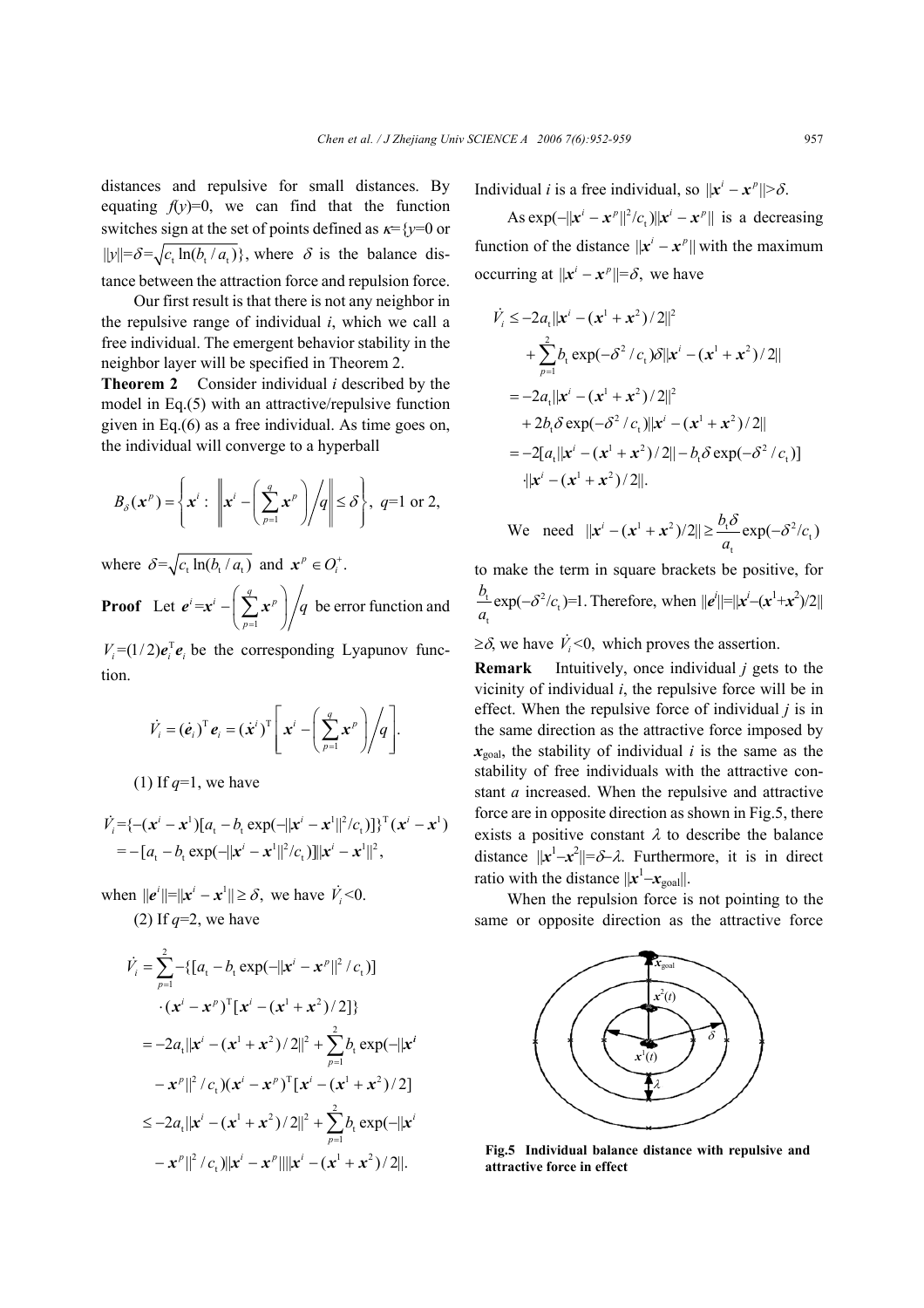imposed by object position, the component of repulsion force along  $e^{i}(t)$  will be in effect in association with the attractive force. Individual *i* will move along the combined direction of attractive and repulsive force except that individual *j* is replaced by other nearest neighbor (individual *k*) or disappear in the repulsive range of individual *i*. The latter individual will be a free individual and classification of the former individual *k* is similar to that of individual *j.*

#### SIMULATION

Simulation examples are provided in this section to illustrate the previous results. The results as shown in Figs.6~8 are for the contrast between the two-layer model proposed in this paper and that in (Gazi and Passino, 2004). We use the region 20  $\text{cm} \times 40 \text{ cm}$  in the space, global object position is at (5 cm, 38 cm). As parameters we use  $r=1$  cm,  $\rho=0.5$  cm,  $a_t=0.05$ ,  $b_t=10$ ,  $c_t=0.05$ ,  $\varepsilon=10$  cm. When the initial distribution of the swarm is the same as that shown in Fig.6, the swarm remains cohesive at all times as shown in Fig.7 with the model and motion equation proposed in this paper, while with the model and motion equation proposed in (Gazi and Passino, 2004), the swarm splits into two sub-swarms as shown in Fig.8.

The reason is as follows: the model in this paper is based on two-layer topology which can assure cohesiveness both in swarm layer and neighbor layer, so the swarm will remain cohesive at all times as shown in Fig.7. Nevertheless, the model in (Gazi and Passino, 2004) just considered a single neighbor layer and cannot assure the continuation of the mutual observability between the individuals when the neighbor layer of every individual is different, which means not all individuals know the position of each other [the assumption in (Gazi and Passino, 2004) cannot be satisfied and so original track in Fig.8 is not all convergent but split into two sub-swarms]. There is eventual convergence of the two sub-swarms in the latter part of the track shown in Fig.8 because every individual in the two sub-swarms knows the exact position of all other individuals in the whole swarm when the two sub-swarms separately approach the vicinity of the goal position. As we know, when every individual can observe the exact position of all other individuals in the swarm, the member in the swarm layer and the neighbor layer will be the same.



**Fig.6 Initial distribution of the swarm** 



**Fig.7 Track of the two-layer swarm** 



**Fig.8 Track of the single-layer swarm** 

## **CONCLUSION**

Growing employment of intelligent vehicles system has highlighted the power of scalable swarm systems for surveillance, reconnaissance and rescue tasks in both military and civil applications. In this paper we propose a two-layer emergent model for